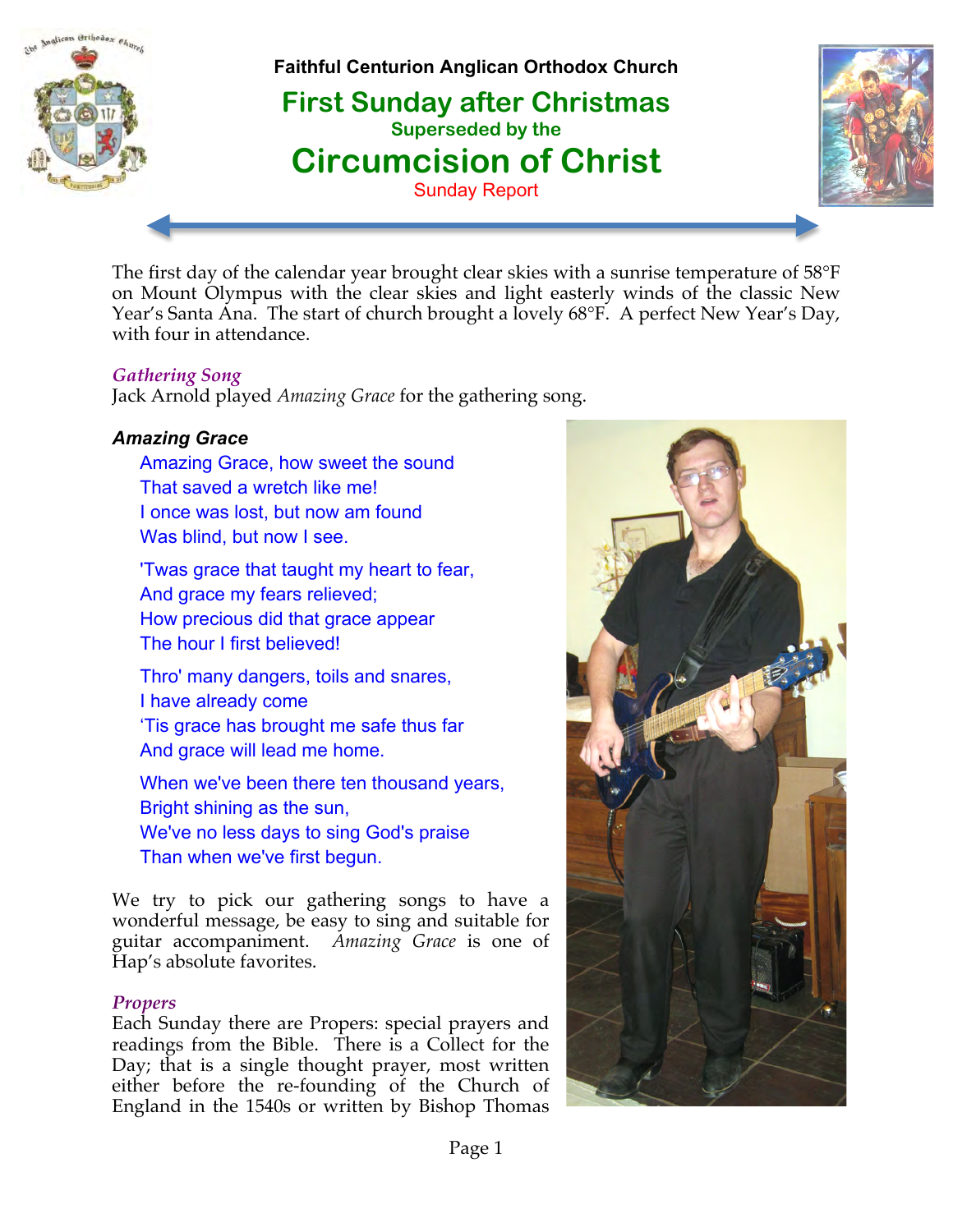Cranmer, the first Archbishop of Canterbury after the re-founding.

The Collect for the Day is to be read on Sunday and during Morning and Evening Prayer until the next Sunday. The Epistle is normally a reading from one of the various Epistles, or letters, in the New Testament. The Gospel is a reading from one of the Holy Gospels, Matthew, Mark, Luke and John. The Collect is said by the minister as a prayer, the Epistle can be read by either a designated reader (as we do in our church) or by one of the ministers and the Holy Gospel, which during the service in our church is read by an ordained minister or our Deacon Striker.

The propers are the same each year, except if a Red Letter Feast, that is one with propers in the prayerbook, falls on a Sunday, then those propers are to be read instead, except in a White Season, where it is put off. Red Letter Feasts, so called because in the Altar Prayerbooks the titles are in red, are special days. Most of the Red Letter Feasts are dedicated to early saints instrumental in the development of the church, others to special events. Some days are particularly special and the Collect for that day is to be used for an octave (eight days) or an entire season, like Advent or Lent.

Today is one of those Red Letter Days, The Feast of the Circumcision of Christ. This is the Christian celebration of the circumcision of Jesus in accordance with Jewish tradition, eight days (according to the Semitic and southern European calculation of intervals of days) after his birth, the occasion on which the child was formally given his name. The circumcision of Jesus has traditionally been seen, as explained in the popular 14th century work the Golden Legend, as the first time the blood of Christ was shed, and thus the beginning of the process of the redemption of man, and a demonstration that Christ was fully human and of his obedience to Biblical law. No longer celebrated by many churches, including the Roman and TEC, it is still the Eight Day. That has not changed and so we celebrate the event as it is referred to in scripture, thus should be recalled.

"And when eight days were accomplished for the circumcising of the child, his name was called JESUS, which was so named of the angel before he was conceived in the womb." Luke 2:21 (AV)

The propers for today are found on Pages 105-106, with the Collect first:

## The Circumcision of Christ.

#### [January 1.]

#### *The Collect.*

**LMIGHTY** God, who madest thy blessed Son to be circumcised, and obedient to **ALMIGHTY** God, who madest thy blessed Son to be circumcised, and obedient to the law for man; Grant us the true circumcision of the Spirit; that, our hearts, and  $\mathbf{A}$ all our members, being mortified from all worldly and carnal lusts, we may in all things obey thy blessed will; through the same thy Son Jesus Christ our Lord. *Amen.*

## The First Sunday after Christmas Day.

*The Collect.*

**LMIGHTY** God, who hast given us thy only-begotten Son to take our nature upon **A LMIGHTY** God, who hast given us thy only-begotten Son to take our nature up him, and as at this time to be born of a pure virgin; Grant that we being regenerate, and made thy children by adoption and grace, may daily be renewed by thy Holy Spirit; through the same our Lord Jesus Christ, who liveth and reigneth with thee and the same Spirit ever, one God, world without end. Amen.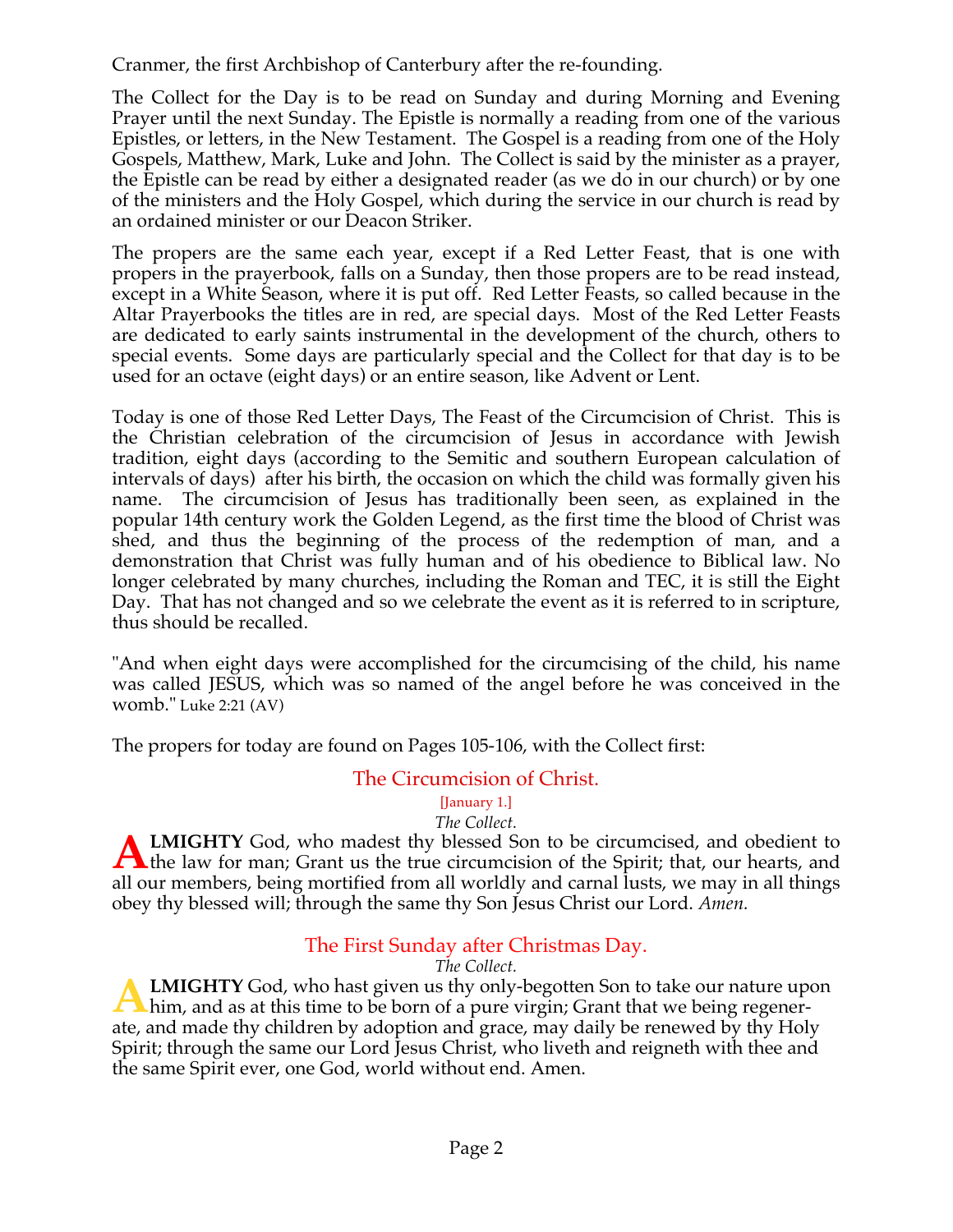## The Nativity of our Lord, or the Birthday of Christ, commonly called Christmas Day. [December 25.]

*The Collect.*

**LMIGHTY** God, who hast given us thy only-begotten Son to take our nature upon him, and as at this time to be born of a pure virgin; Grant that we being regenerate, and made thy children by adoption and grace, may daily be renewed by thy Holy Spirit; through the same our Lord Jesus Christ, who liveth and reigneth with thee and the same Spirit ever, one God, world without end. *Amen.* **A**

¶ This Collect is to be said daily throughout the Octave.

Ryan Hopkins read the Epistle for today, which came from Paul's letter to the people of

Philippia, starting at the Ninth Verse of the Second Chapter. The portion of the letter used as today's Epistle is relatively short. God has sent His Son to earth and given him a name above all others, Jesus<sup>1</sup>. Paul exhorts his fellow followers to continue to follow the Lord, not only while he is watching them, but at all times. God will give them the will and ability to do good, but only if they do their best to follow Him.

OD also hath highly exalted him, and given him a name which is above every name: that at the name of Jesus every knee should bow, of things in OD also hath highly exalted him, and given him a name which is above every name: that at the name of Jesus every knee should bow, of things in heaven, and things in earth, and things under the earth; and that every tongue should confess that Jesus Christ is Lord, to the glory of God the Father. Wherefore, my beloved, as ye have always obeyed, not as in my presence only, but now much more in my absence, work



out your own salvation with fear and trembling. For it is God which worketh in you both to will and to do of his good pleasure.

The Gospel for today came from the Gospel according to Saint Luke, the Second



Chapter, beginning at the Fifteenth Verse. Today's Gospel recounts the angels visit to the shepherds who came into Bethlehem to pay homage to Jesus in the manger. It also documents the circumcision of Jesus, bringing Him under the Law. He who: Is, Was and always Will be, put Himself under the Law, that He might fulfill the Law and be our salvation.

Our salvation from the Law came from the perfect sacrifice one time for the sins of all mankind for all time. It could only come from one who was perfect, to enter in to the Law, one had to be subject to the Law. Thus, Jesus submitted Himself unto the Law that he might in the end

have dominion over the Law.

 $1$  The name Jesus, savior, is the Greek form of the Hebrew name Joshua, which was originally Hoshea (Num. 13:8, 16), but changed by Moses into Jehoshua (Num. 13:16; 1 Chr. 7:27), or Joshua. After the Exile it assumed the form Jeshua, whence the Greek form Jesus. It was given to our Lord to denote the object of his mission, to save.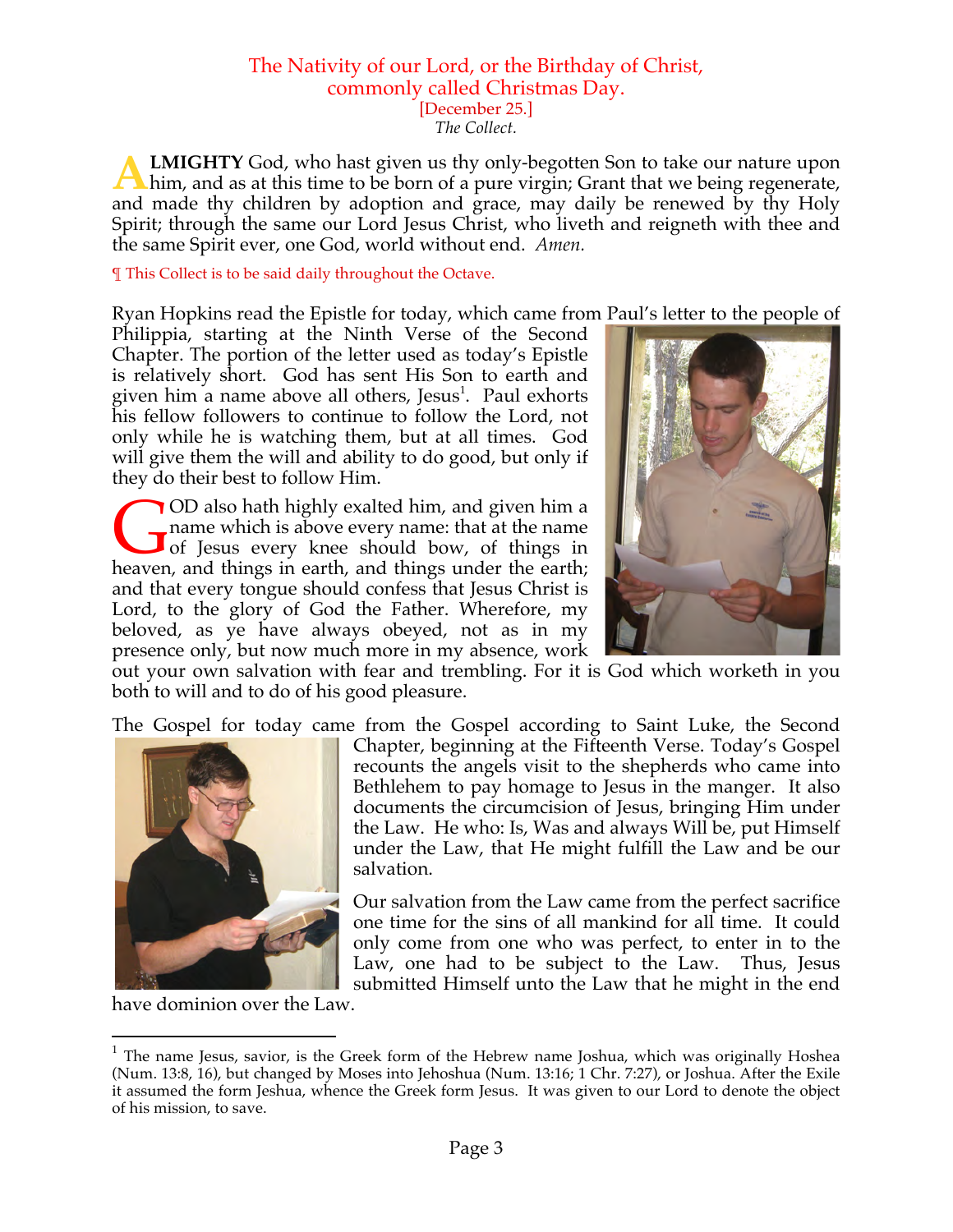nd it came to pass, as the angels were gone away from them into heaven, the shepherds said one to another, Let us now go even unto Bethlehem, and see this thing which is come to pass, which the Lord hath made known unto us. And Ind it came to pass, as the angels were gone away from them into heaven, the shepherds said one to another, Let us now go even unto Bethlehem, and see this thing which is come to pass, which the Lord hath made known unto u And when they had seen it, they made known abroad the saying which was told them concerning this child. And all they that heard it wondered at those things which were told them by the shepherds. But Mary kept all these things, and pondered them in her heart. And the shepherds returned, glorifying and praising God for all the things that they had heard and seen, as it was told unto them. And when eight days were accomplished for the circumcising of the child, his name was called JESUS, which was so named of the angel before he was conceived in the womb.

#### *Sermon – Time and Action*

Today's sermon brought the Collect, Epistle and Gospel together and is partly contained in the forewords above.



Today we recall the circumcision of our Lord and Savior. He is God, yet He is under The Law. Not all those 613 laws were those called Moral, that is to say the Ten Commandments, but there are those which are moral and there are also laws of God or physics. God, the Ultimate Being, is subject to the laws He made. While He can, and does on the very special occasion, disregard them such as when the shadow went backwards, for the most part He, too, is subject to The Laws<sup>2</sup>. Why? Because they were made for the general good of this world. Without a system of order, there is chaos. God is not chaos. God never brings confusion. God never tests, but

when we are tested by this world, He monitors the results. He brought the new covenant or new agreement to us through His Son, our Savior, Jesus Christ. Knowing we cannot ever be perfect, He gave us a way to be accounted as perfect at the Judgment Day – One Sacrifice, Made One time, by One Man who was God, for All Mankind for All Time. Jesus is our light and our life. Through Him all things are possible.

All salvation takes is the simple understanding of a child or a shepherd. The simple truth that is Christ. He was not complex. His message was not sophisticated. He is the way. The One Way!

This is the first day of the New Calendar Year. Remember also, it is the first day of the remainder of your life here on earth, let it count for something. We live in the present, the past will never come again and tomorrow never comes. Take the right path starting right now!



 $2$  Yet, do not misapprehend, we know but little of His Laws and the laws of the universe as He made them. Our grasp of the space time continuum is little beyond that possessed by those at Moses time. He is, was and always will be. We live in the present, remember the past and prepare for what will be, the best we can.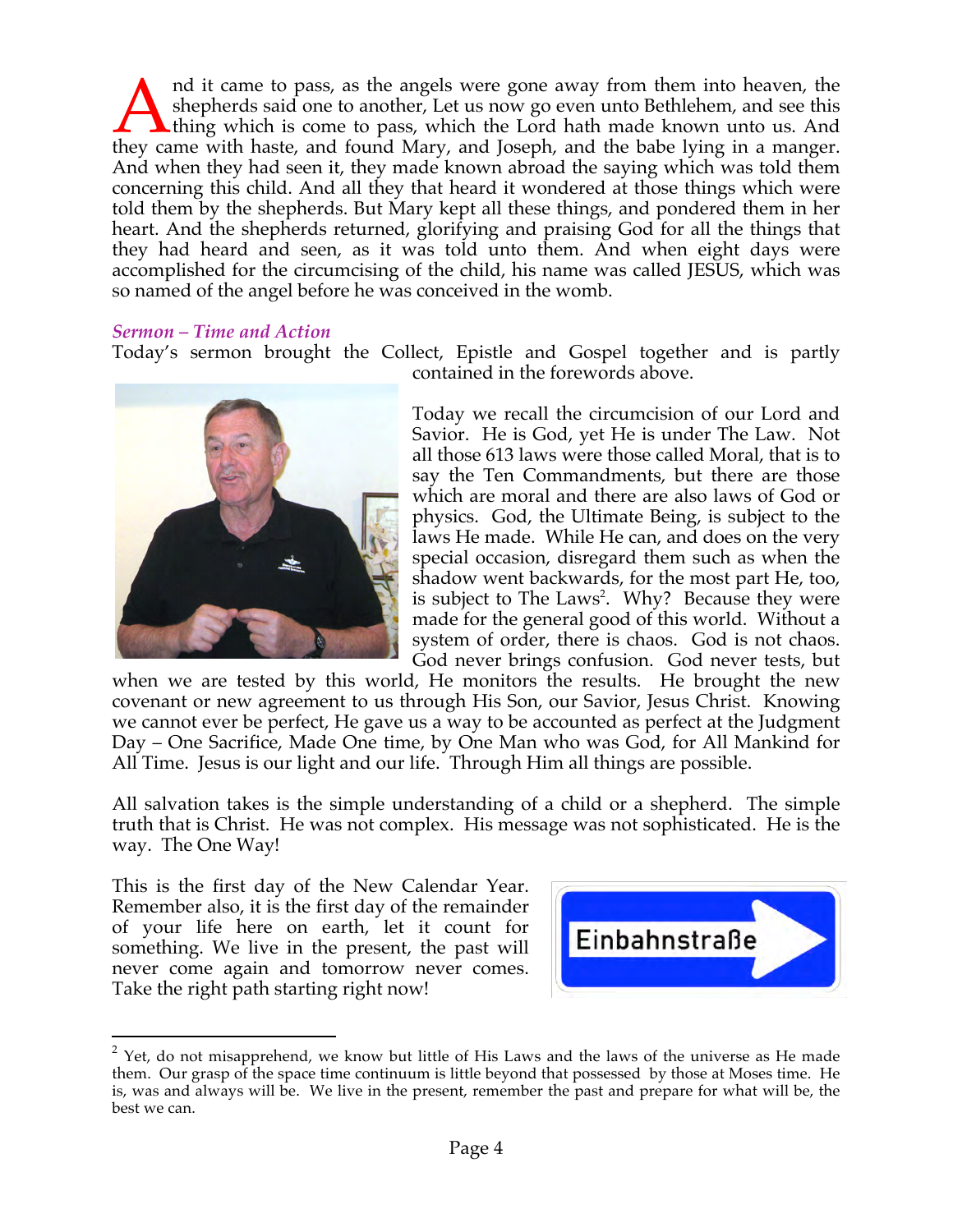#### *Bishop Ogles' Sermon Notes*



Bishop Jerry sent his sermon notes. As always, it is a very interesting and enlightening read. I think that you will find his exposition on the text of today's propers meaningful. I know that it was very helpful to me.

## *Circumcision of Christ*

1 January 2012, Anno Domini

"Wherefore remember, that ye being in time past Gentiles in the flesh, who are called Uncircumcision by that which is called the Circumcision in the flesh made by hands; That at that time ye were without Christ, being aliens from the commonwealth of Israel, and strangers from the covenants of promise, having no hope, and without God in the world: But now in Christ Jesus ye who sometimes were far off are made nigh by the blood of Christ. For he is our peace, who hath made both one, and hath broken down the middle

wall of partition between us; Having abolished in his flesh the enmity, even the law of commandments contained in ordinances; for to make in himself of twain one new man, so making peace; And that he might reconcile both unto God in one body by the cross, having slain the enmity thereby: And came and preached peace to you which were afar off, and to them that were nigh. For through him we both have access by one Spirit unto the Father. Now therefore ye are no more strangers and foreigners, but fellowcitizens with the saints, and of the household of God; And are built upon the foundation of the apostles and prophets, Jesus Christ himself being the chief corner stone; In whom all the building fitly framed together groweth unto an holy temple in the Lord: In whom ye also are builded together for an habitation of God through the Spirit." (Ephesians 2:11- 22)

#### *The Collect.*

**LMIGHTY** God, who madest thy blessed Son to be circumcised, and obedient to **ALMIGHTY** God, who madest thy blessed Son to be circumcised, and obedient to the law for man; Grant us the true circumcision of the Spirit; that, our hearts, and all our members, being mortified from all worldly and carnal lusts, we may in all things obey thy blessed will; through the same thy Son Jesus Christ our Lord. *Amen.*

 Today, in accordance with the western calendar, we observe the beginning of a New Year. This is not the beginning of the year as mandated in Holy Scripture, for it begins at the season of Spring the first day of the Hebrew month of Nisan. "And the LORD spake unto Moses and Aaron in the land of Egypt, saying, This month shall be unto you the beginning of months: it shall be the first month of the year to you." (Ex 12:1-2) (see also Deut 16:1 for Abib which is now Nisan). This month of Nisan was the month of the Passover (14th). It was the ecclesiastical New Year in the Bible. It has been suggested as the month of Christ's birth and, therefore we celebrate Christmas some nine months later.

 We have been recently reading from the Gospel of John and his Epistles about what John calls "in the beginning." This beginning relates to the Space-Time-Matter continuum that defines our understanding of the created universe. Any day of our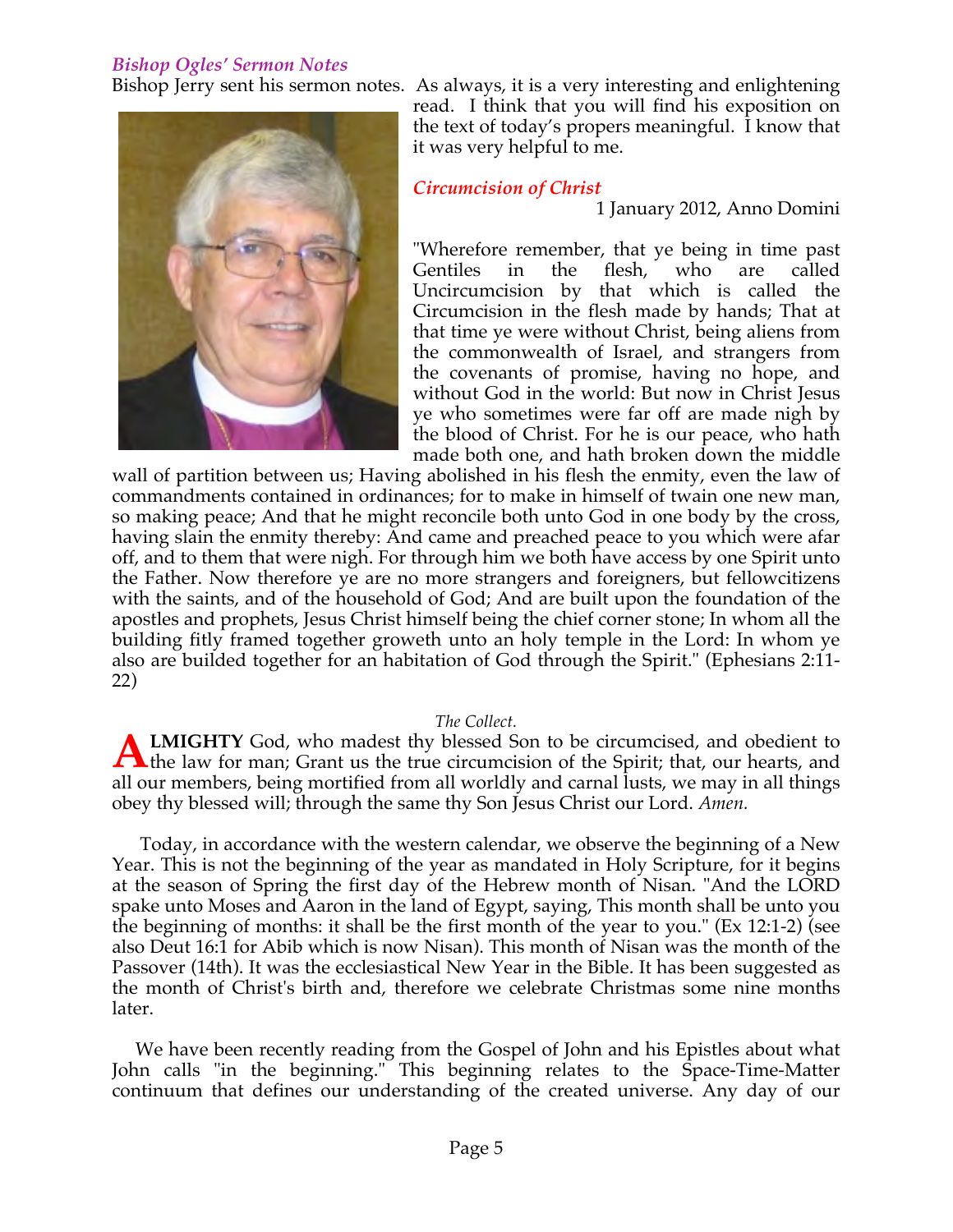lives, however, is a new beginning. If we arbitrarily choose January 1st to be our reference point for a New Year, so be it. Today is the first day of the rest of our lives on earth not unlike every beginning day.

 Christ was in the beginning of the Creation of God, but He was also the Creation itself. Today we observe in the Gospel text the Circumcision of Christ. This will formalize His legal reception into the Household of Israel, and the putting off of sin. Just as our Lord needed not to be baptized into newness of life (for He had eternal life in Him), He neither needs the circumcision in the flesh for He was without sin; but Christ will acknowledge and endure every stipulation of the law as an example and enlightenment to us. His Creation of the world (John 1:1-3) was a new beginning. His circumcision represents a new beginning, and His baptism also reflects a new beginning. In reality, His baptism replaces the circumcision for us. Our true life in eternity began at our baptism at which we publicly proclaim, or have it proclaimed for us, our newness of life in Christ.

 We now turn to today's Epistle from Ephesians to get an understanding of what the new circumcision means in our own lives and in Christ. In this epistle to the people of faith of Ephesus, Paul refers to them as `saints.' This is consistent with the fact that none of us can merit our salvation through our good works, but only by the unmerited grace of God. After coming to Christ, we are washed clean of our sins and are considered, on the merits of Christ, to be saints – not in the sense that we are to be venerated as in the case of Rome – but considered righteous in the eyes of God based on the Redemption made available in Christ.

 How are we identified today as the people of God? We were once considered people of the Uncircumcision – the unwashed, the unbaptized, and the unholy. We were strangers to God because He was unknown to us. How has that status changed in Christ? "Wherefore remember, that ye being in time past Gentiles in the flesh, who are called Uncircumcision by that which is called the Circumcision in the flesh made by hands; That at that time ye were without Christ, being aliens from the commonwealth of Israel, and strangers from the covenants of promise, having no hope, and without God in the world." We were Gentiles in the past years because we were aliens to the commonwealth of Israel. We were strangers to God and not entitled to the covenants and promises made available to the people of God (Israel). Being forlorn and without hope, our lives were impoverished by ignorance, darkness, violence, and shame. Being without God in the world is tantamount to being without God in eternity. How sad was our state!

 "But now in Christ Jesus ye who sometimes were far off are made nigh by the blood of Christ." Thank God for this `BUT!' The `buts' in scripture signify a reversal. "Now Naaman, captain of the host of the king of Syria, was a great man with his master, and honourable, because by him the LORD had given deliverance unto Syria: he was also a mighty man in valour, but he was a leper." (2 Kings 5:1) Naaman was a fairly nice, wellto-do gentleman BUT he had a problem. He had a deadly, odorous, humilitating disease. Notice the contrary side of the coin in Christ. We were a destitute, diseased and dying people. We had the deadly, odorous and humiliating disease of sin, BUT Christ has made us whole! We are no longer aliens and foreigners to the commonwealth of Israel, but are now brought nigh by the blood of Christ! We have become naturalized citizens of the Household of God through the process of adoption of sons and daughters. Those adopted into God's family enjoy every privilege of the natural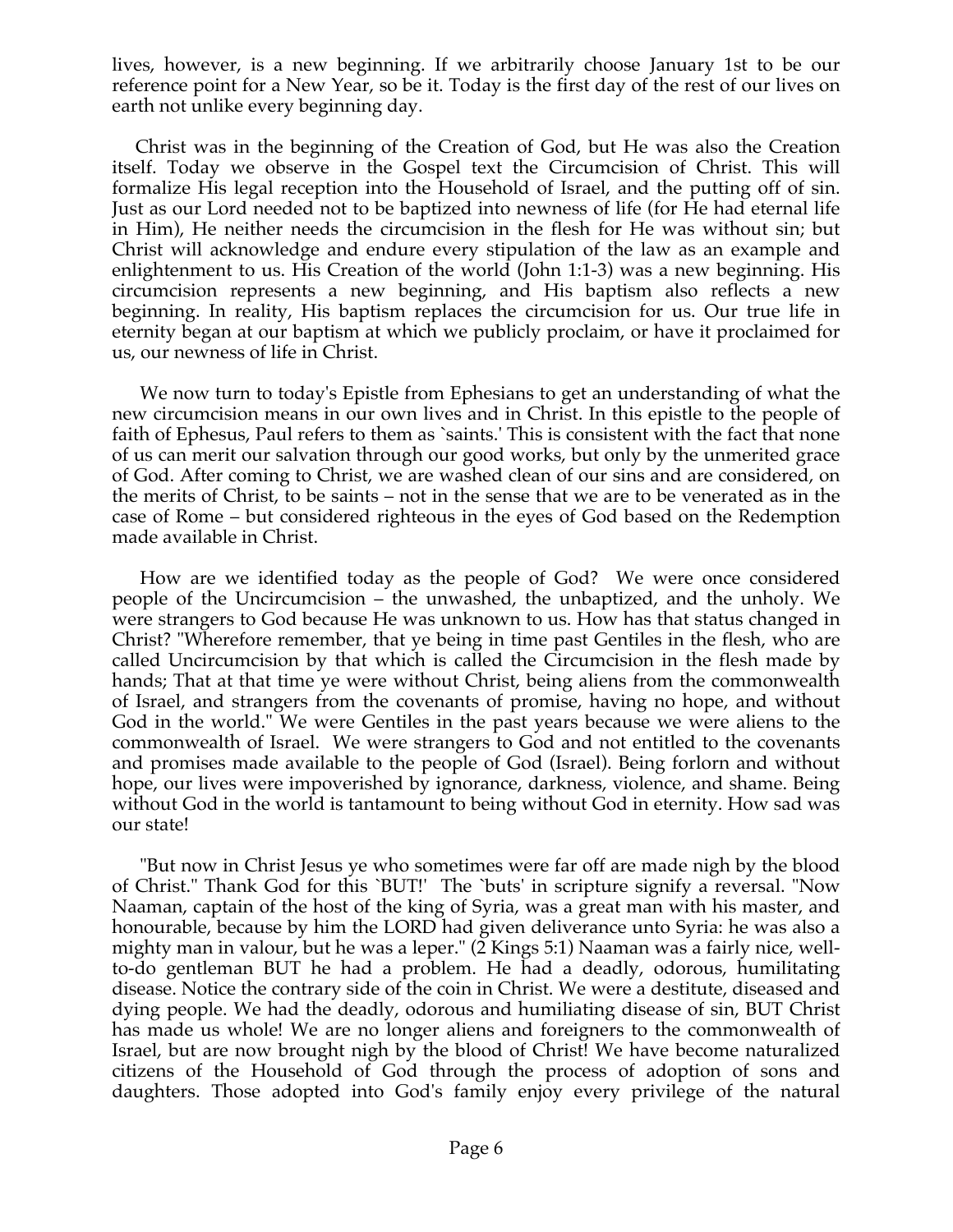children and, in most cases, far greater, for He has called us the true children of Isaac by way of God's promise. Those who were considered the Household of Israel by accident of birth and genealogy, and who rejected the Lord, are no longer the children of promise. They yet have the privilege of returning to God by the reception of His only Begotten Son as their Lord and Savior. This promise in Isaac is open alike to all peoples.

 "For he is our peace, who hath made both one, and hath broken down the middle wall of partition between us." In the Temple was a stone wall that separated the court of the Gentiles from the Holy Place. It was certain death to cross that wall. The real wall that separated us from God was the wall of sin. Sin separates us from God and from those, even, that we love. Christ is not our peacemaker, but peace itself to us. He has not become our means of observance of the Passover, but the Passover itself to us. He has not become our means of Rest (Sabbath) but our Sabbath itself (for in Him we have rest from our labors if it is He who works in us). For now there is no dividing line between Jew or Gentile, male or female, bond or free – for all are One in Christ Jesus.

 "Having abolished in his flesh the enmity, even the law of commandments contained in ordinances; for to make in himself of twain one new man, so making peace." Christ has not annulled any Commandments of God but those ordinances in the commandments of men that enforced a division between the worldly Israel and the worldly Gentiles, making them One in Christ if they be His in Spirit and in Truth. Christ fulfilled the Laws of God and made them even more binding in love. The spiritual pride that would divide across stone walls has been demolished by Christ to those who receive Him. The stone tablets upon which the commandments of God were written have been abolished – but not the Commandments themselves. They are, rather, now written on the soft sinews of our hearts. The popular notion that the Commandments of God were" nailed to the cross" is a seditious lie! It is still a grievous sin to commit murder, adultery, bear false witness, to covet, to steal, or to have other gods before God. How ridiculous to have it preached that these Commandments are no longer binding. How can the believing Jews and Gentiles be ONE new man? It is because all believers are One in Christ Jesus. It was the ordinances of the commandments that were nailed to the cross.

 "And that he might reconcile both unto God in one body by the cross, having slain the enmity thereby: And came and preached peace to you which were afar off, and to them that were nigh." There is no chosen people apart from those whom God has chosen and who have chosen God in Christ! No matter the depravity and sins of a people, God would have us carry the Gospel message to all alike. We may consider, as did Jonah, a people to be too far from God for hope of redemption, but we are quenching the efficacious influence of the Holy Ghost to draw His people from every condition of life. We would surely have judged the old Paul (Saul) to be without hope of salvation until his experience of the Damascus Road. We plant the seed and allow the Holy Ghost to work its miracles under the dark soil of the earth. God's Word is a lifebearing seed that can break through stone.

 "For through him we both have access by one Spirit unto the Father." The Holy Trinity is not divided against Itself, but is One in purpose, will and action. If we are in Christ (the Son), we have access to the throne of Grace of the Father by one Holy Ghost. …and all three are ONE! And so are we One with God the father and God the Holy Ghost if we are One with Christ!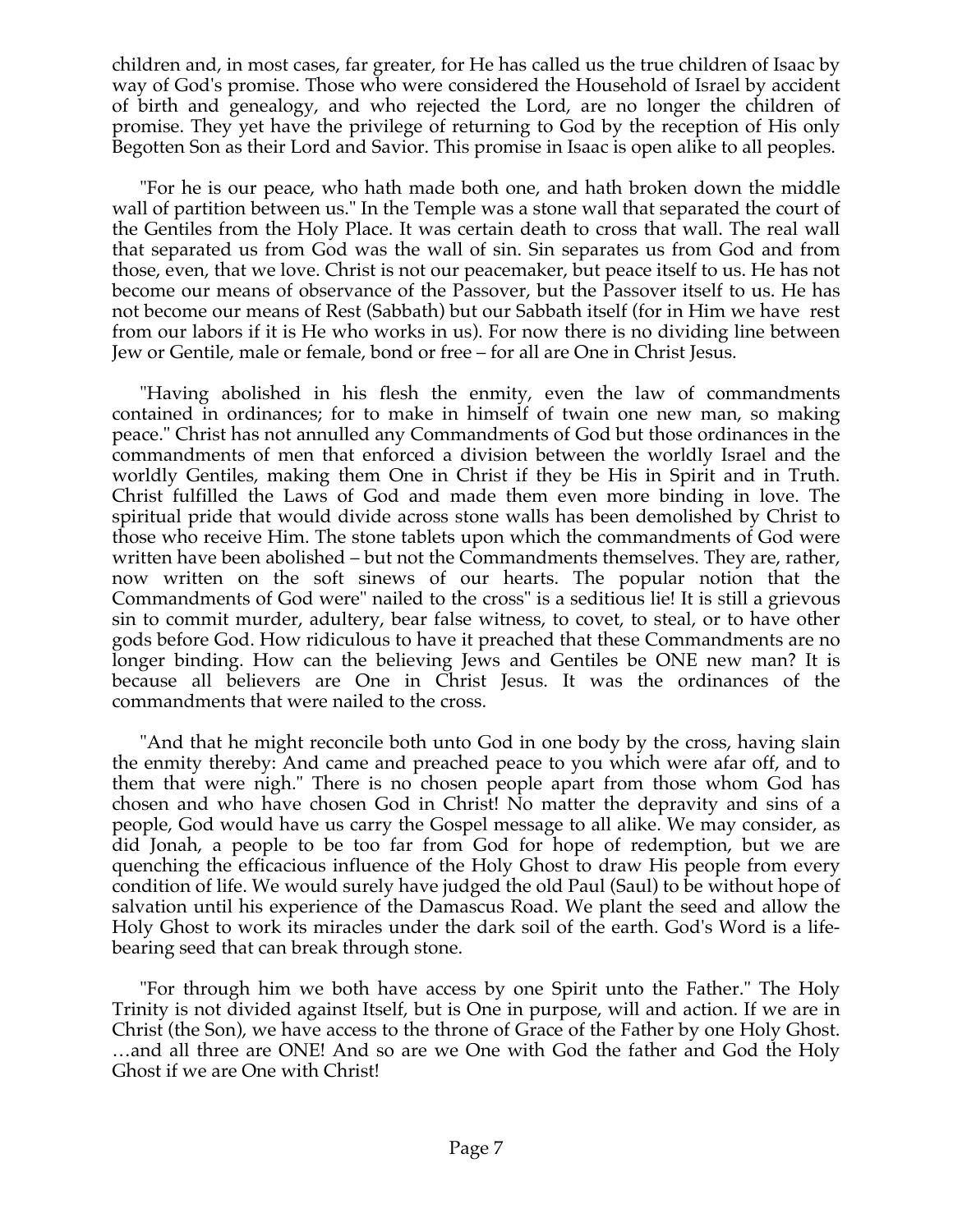"Now therefore ye are no more strangers and foreigners, but fellowcitizens with the saints, and of the household of God." We have an increasing number of illegal aliens in our midst in America today. These are not citizens because they have come to our shores through ways other than the right way. We have many in our churches today who are illegal residents in Israel. They have come for the wrong reasons and by the wrong means. The only access to the kingdom is through Christ. He is our sponsor and our means of adoption. If we have come in any way other than through Christ, we shall not enjoy the privileges of the promise!

 "And are built upon the foundation of the apostles and prophets, Jesus Christ himself being the chief corner stone." The prophets of the Old Testament, and the Apostles of the New, are the foundation of our faith. We are an apostolic church in that we adhere to the doctrinal apostolic succession of the Church. That is our foundation, and the chief corner stone, like that represented above the Great Pyramid at Giza on our one-dollar bill, from which all authority descends and is maintained together in unity, is Jesus Christ!

 "In whom all the building fitly framed together groweth unto an holy temple in the Lord: In whom ye also are builded together for an habitation of God through the Spirit." The Temple is Christ – the same Temple which He told the Jews that if they destroyed, He would rebuild in three days (which He did at His resurrection). He is both the Temple and the Chief Corner Stone of the Temple. If we are in Christ, each of us is a stone in that Temple. All of His precious stones added together constitute the Temple of His Body. Some of us are quite irregular in shape, and some are round, square, or jagged; but God has a precise place in the Temple for our peculiar shapes and forms. All joined together, we constitute the One Temple with Christ as our Head. Constructed together in Christ, we shall be a fitting abode for God to abide with us through His Spirit.

 There is a beautiful old Gospel song written by Wm. O. Cushing and George Root, and sung most commonly by Burl Ives, entitled `Jewels:'

> **When He cometh, When He commeth, to take up His jewels All His jewels, precious jewels… His loved and His own**

**Like the stars of the morning His bright crown adorning They will shine in their beauty Bright gems for His crown**

**He will gather, He will gather, the gems for His kingdom All the pure ones, all the bright ones His loved and His own**

**Little children who love, their Redeemer and Savior, All the jewels, precious jewels His loved and His own… Bright gems for his crown**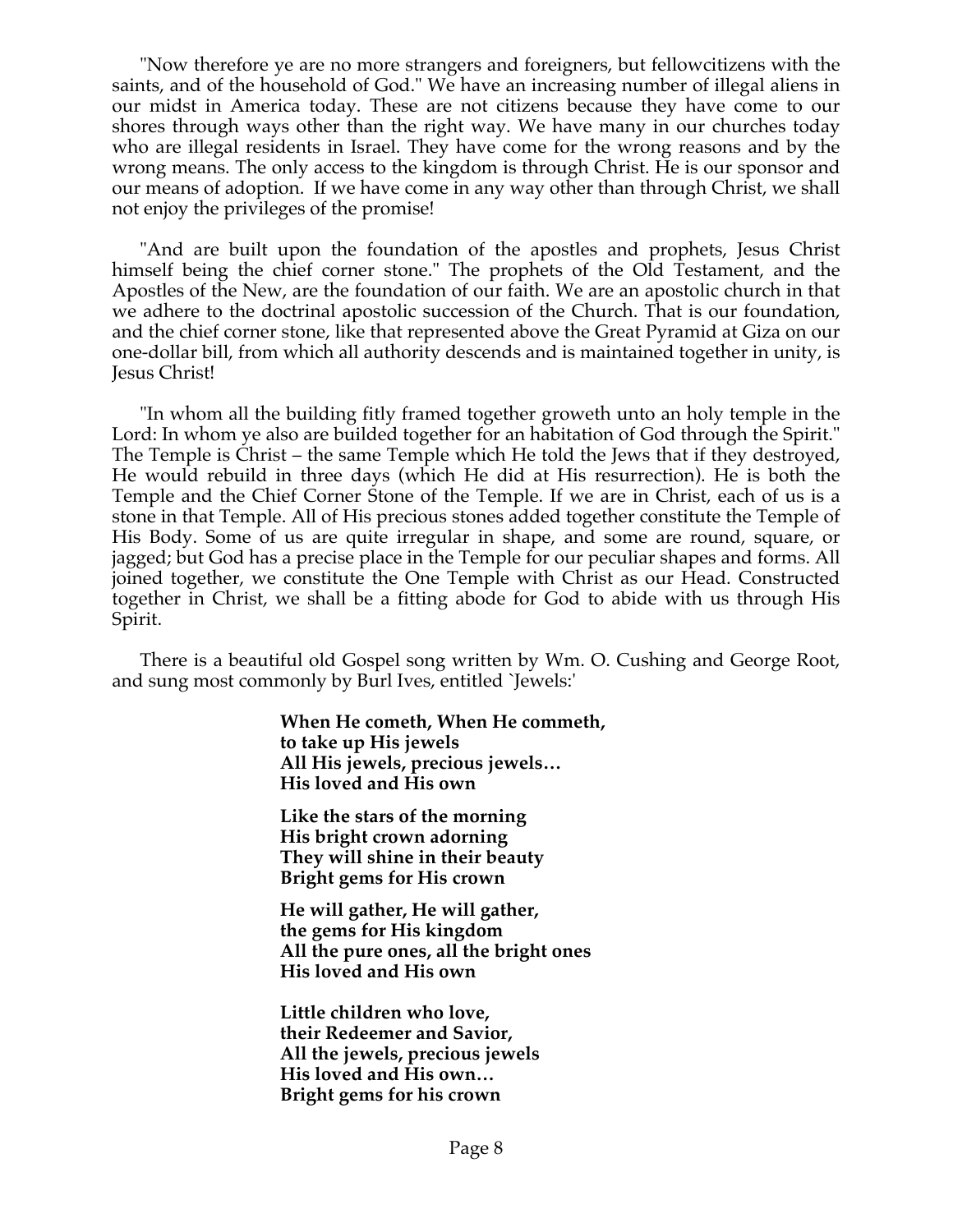This song seems to be inspired by the following verses:

"And they shall be mine, saith the LORD of hosts, in that day when I make up my jewels; and I will spare them, as a man spareth his own son that serveth him." (Mal 3:17)

 "And he shall send his angels with a great sound of a trumpet, and they shall gather together his elect from the four winds, from one end of heaven to the other." (Matt 24:31)

 "And the LORD their God shall save them in that day as the flock of his people: for they shall be as the stones of a crown, lifted up as an ensign upon his land." (Zech 9:16)

How comforting to know that even stones are precious to God and such blessed stones as we are!

*Jerry L. Ogles*

+Jerry L. Ogles, DD Presiding Bishop, Anglican Orthodox Communion Worldwide Chancellor, Faith Theological Seminary

## *Bishop Dennis Campbell's Sunday Sermon*

As is oft the case, we are honored to present Bishop Dennis' Sunday sermon presented



to his parish. Dennis has an excellent command of scripture and is able to present it in a manner which is completely understandable to the rest of us.

# **A God Worth Praising**

Psalm 101 First Sunday after Christmas 1 January 2012

The sermons of 2011 were mostly drawn from the Epistle readings for Sundays. The sermons for 2010 came primarily from the Gospel readings. This year, God willing, I intend to concentrate on another rich and

edifying portion of the word of God, the book of Psalms, or, as it is known by Anglicans, "The Psalter."

The Psalter was the "Hymnal" of Israel, and continued as the primary source of song in the Church for nearly two thousand years. In it can be found prayers of hope, as well as expressions of despair; joy as well as sadness, and anger as well as forgiveness. There is hardly a hope, fear, feeling, or emotion known to man that is not expressed in the Psalter, and it is this complete honesty before God that has endeared it to God's people for nearly three thousand years.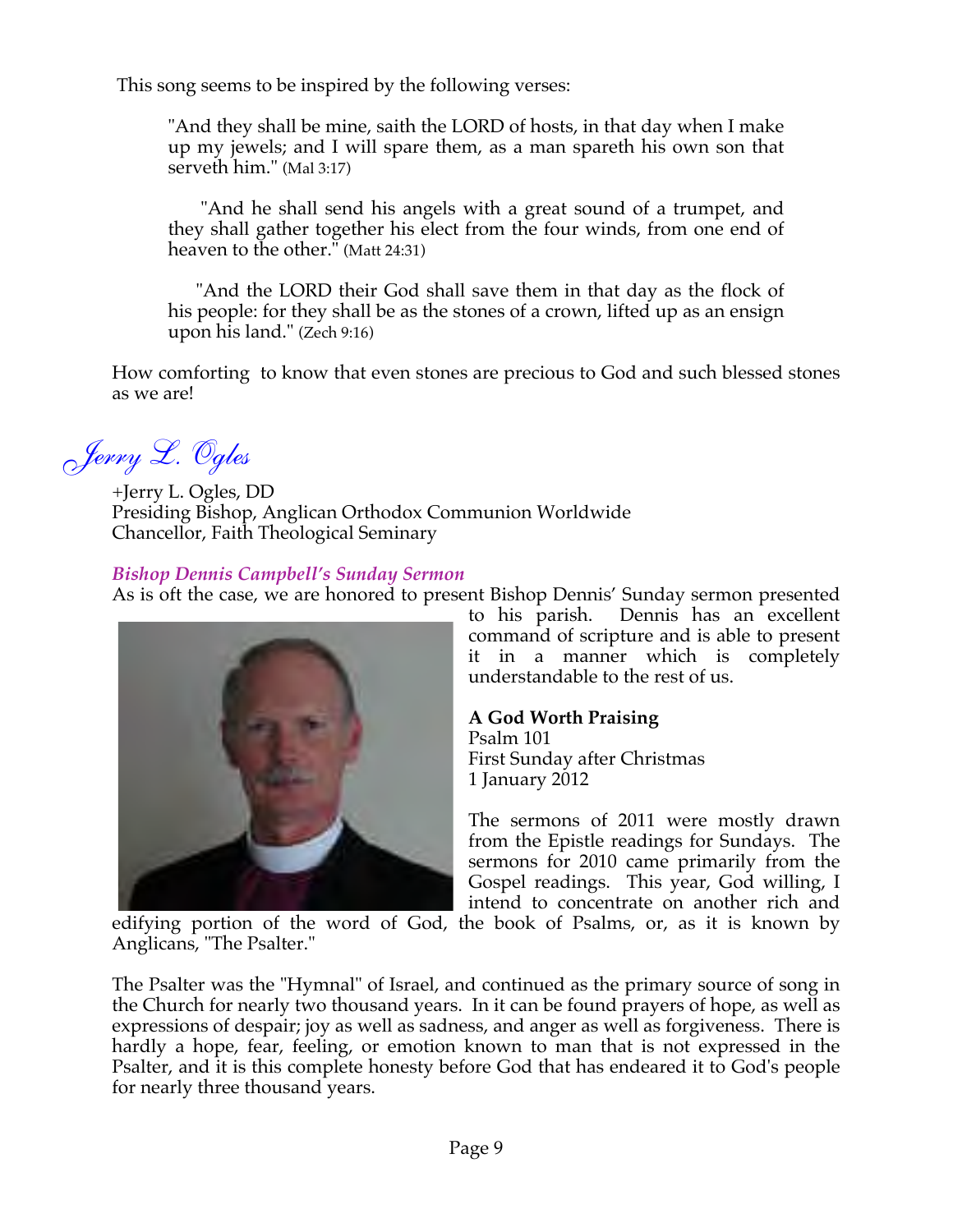Our Lectionary contains morning and evening readings in the Psalter for every day of the year, taking us through the Psalms several times each year. Yet I find many Christians do not understand the meaning or see the relevance of the Psalms. By God's grace, I hope to help us see both in the coming year.

And while we're preaching and hearing sermons from the Psalter, I hope we will recover some of them as part our own "hymnal." I hope we will learn to sing the Psalms as expressions of our faith and hope in God. I hope we will learn to love them so much we will sing them in our cars and in our homes as well as in our Church.

We are already doing this in a small way. In Morning Prayer, for example, we turn to page 9 of the Prayer Book and sing the wonderful invitation to worship known as the Venite exultemus Domino, or "Come let us exalt the Lord." When we turn to page 459 of the Prayer Book we see we have been singing the first seven verses of Psalm 95 coupled with verses 9 and 13 of Psalm 96. When we turn to page 15 and sing the Jubilate Deo we can also turn to page 463 and see that we are singing Psalm 100. Our hymnal contains many references to and quotes from the Psalter, and many of our hymns are based on a Psalm. Hymn 277 is based on Psalm 117. Hymn 278 is based on Psalm 100, and hymn 282, which happens to be one of my favourites, "Praise my soul, the King of Heaven," is based on Psalm 103.

I say these hymns are based on the Psalms, because the words and word order of the Psalms are changed to make them fit the rhyme and meter modern people expect in music. But the Psalms we actually sing "word for word" such as Psalm 100 are not rearranged, they are sung more closely to the way the Psalms were originally sung, in what we sometimes call, "chanting." This has two advantages. First it allows us to actually sing the Psalms, rather than simply read them; the words "chant" and "Psalm" both mean sing or song. Second, it allows us to sing them without altering the words or word order of Scripture.

One of the frequent themes of the Psalms is worship, or praise, and our Psalm for today exhorts us to worship God in the very essence of our being. To praise the Lord means to give reverent respect to God, by humbly kneeling before Him. It is to recognise Him as our King and our God, to profess obedience to Him and to recognise that He is infinitely worthy of our deepest love and highest obedience. The picture painted in the Psalm is very similar to that in Revelation 4, where, moved by the glory of God, the creatures and the elders kneel before Him in reverence that borders on fear, praying, "Thou art worthy, O Lord, to receive glory and honour," meaning, Christ is worthy to be glorified and honoured by them.

Psalm 103 is about why we worship God. While other Psalms encourage worship because of the attributes of God, like His infinite power, knowledge and goodness, Psalm 103 tells us about the actions of God for our sake. I should say, "action," rather than, "actions," for this Psalm is about one thing, the forgiveness of sins. All of His benefits referred to in the Psalm are references to and symbols of forgiveness. He "forgiveth all thy sin." He is "full of compassion and mercy." "He hath not dealt with us after our sins; nor rewarded us according to our wickedness." His mercy is as high as the heavens are above the earth, and He has removed our sins as far from us as the east is from the west. He loves us as a father loves His children and His mercy "endureth forever and ever." This is the message of the Psalm; this is why we worship God.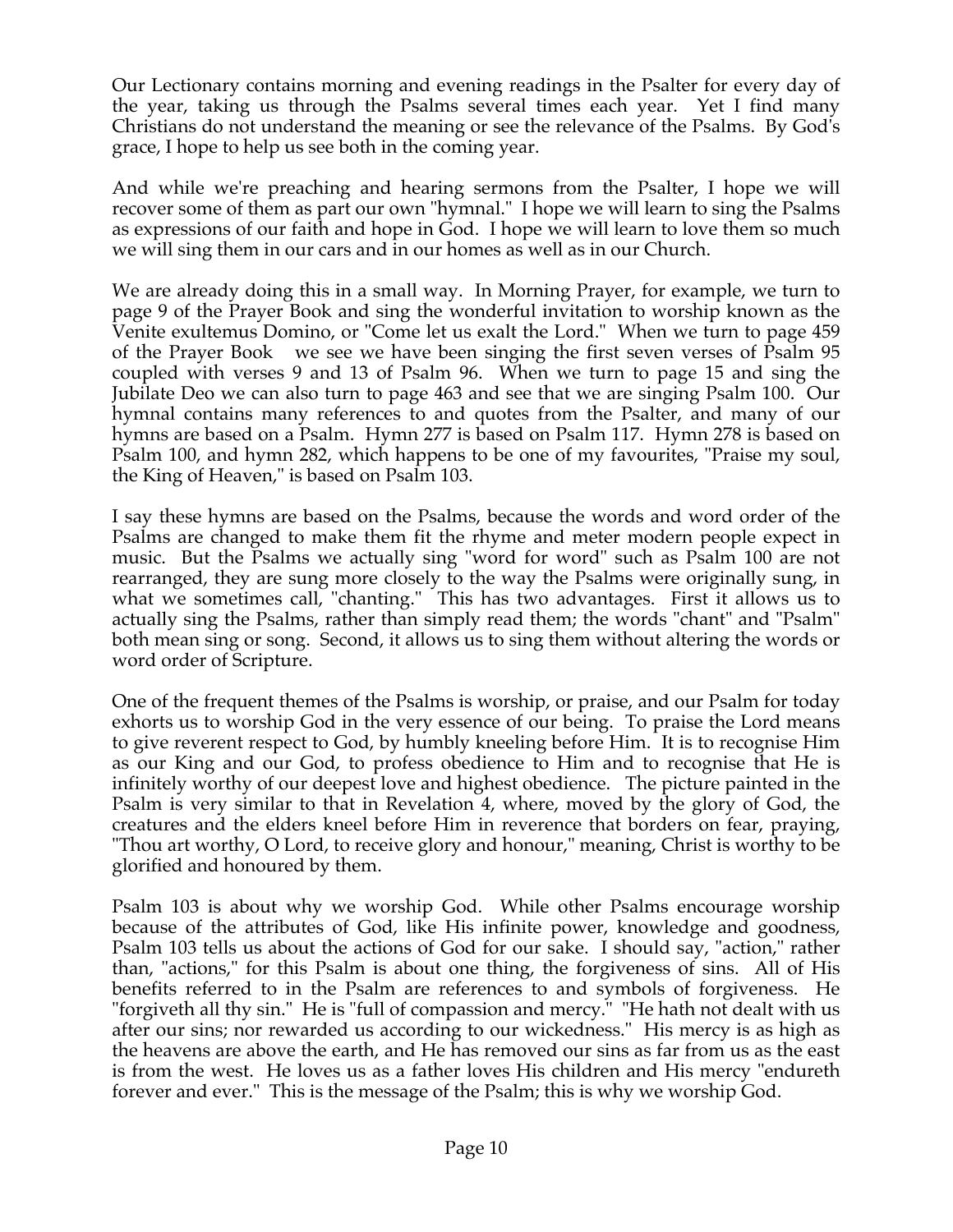We cannot read this Psalm without our minds turning to a scene of a Man dying on a cross near the ancient city of Jerusalem. He has done nothing worthy of death. He has committed no crime. His entire life was about doing good to everyone. His teachings were simply that the Kingdom of God is for all who will receive it by faith. There was no sedition, no heresy, no harm in Him. Even Pilate found no fault in Him. He died for one reason, to bear our sins in Himself and to suffer the wrath of God for them in our places. He gave Himself on the cross, and in Him "we have redemption through His blood, even the forgiveness of sins" (Col 1:14). As our Epistle reading for this morning states it, He came "to redeem them that were under the law."

It is no accident that our thoughts turn to the cross when we read Psalm 103, for the sacrifice of Christ is the means by which God forgives our sins. The cross is the means by which the forgiveness celebrated in the Psalm is accomplished in reality. As we look at the Psalms in the months ahead, we will see that there is a Christological, a Christ centered aspect to them, in which they point us to Christ and His work of redemption. It is this aspect of the Psalms which is the real reason for giving them such prominence in our daily readings and worship. I hope to help us see Christ in the Psalms, and, thus, help us love the Psalms more.

- tR. Dennis Campbell Bishop of Diocese of Virginia Rector, Holy Trinity Anglican Orthodox Church Powhatan, Virginia www.HolyTrinityAnglicanOrthodoxChurch.org www.lifeinthescriptures.blogspot.com

#### *New Nametags*

We had no new nametags today.

#### *After Church Hospitality*

Today we had no snacks as we participated with another parish in a Christmas Dinner for those with no home for Christmas. Maybe next week the fatted dog nut!

After church goodies providers as currently signed up:

| Name                         |
|------------------------------|
| Jack Arnold                  |
| <b>Opportunity Available</b> |
| <b>Opportunity Available</b> |
| <b>Opportunity Available</b> |
|                              |

## *People in our Prayers* - http://faithfulcenturionprayerteam.blogspot.com/

#### **Why? Prayer is an extremely important activity.**

It is not that God knows not our needs, for He surely does. Yet, Jesus commanded us to ask God for those same needs. In addition to the obvious of asking God for help, offering thanksgiving and the like, prayer helps us focus our thoughts on how we might do God's work.

The Prayer Team of the Church of the Faithful Centurion was established to help our members and fellow Christians pray for those in need and to give thanks as well for the blessings we have been granted.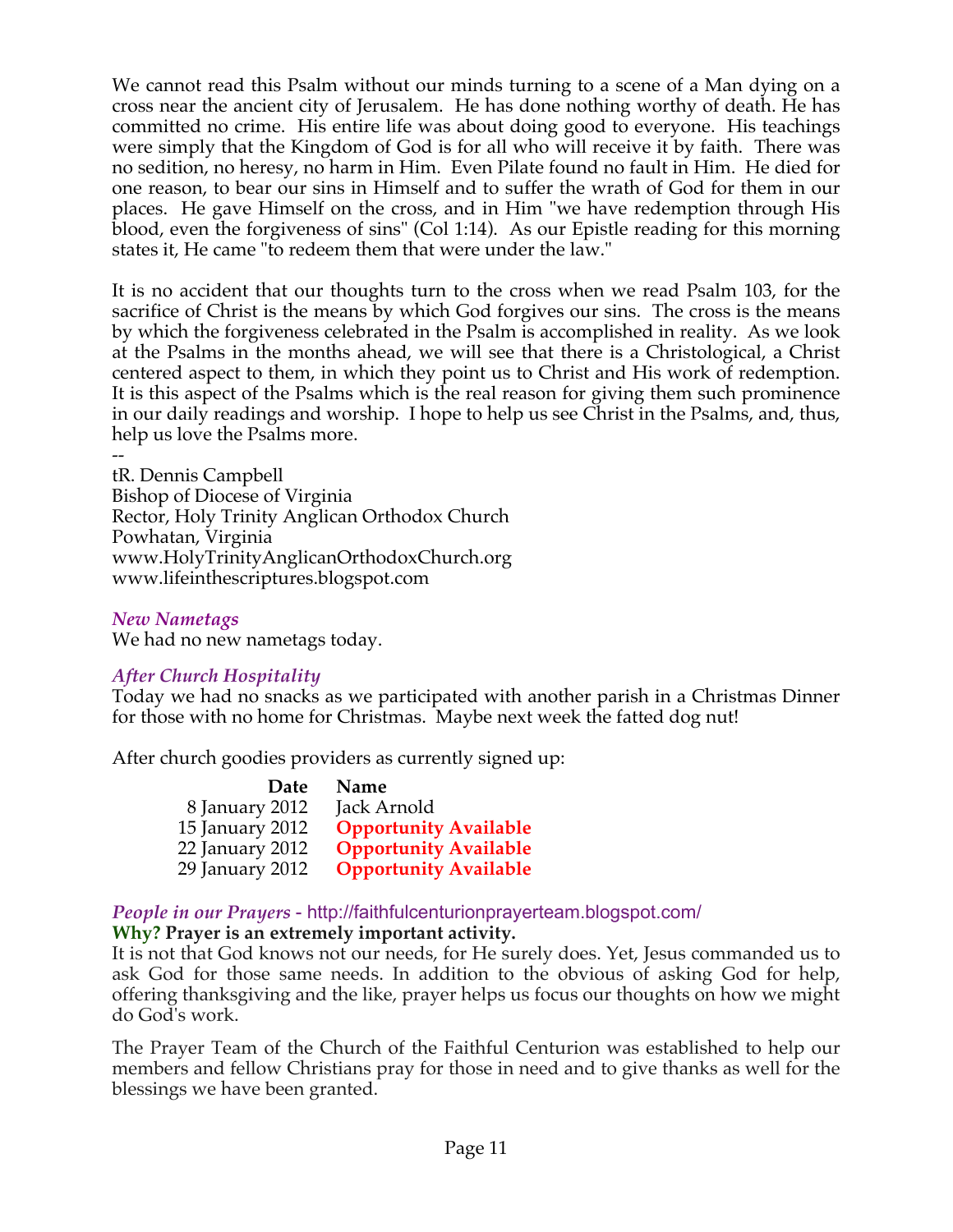#### **Who can be on the list? Do I have to be a member of the Church of the Faithful Centurion to be prayed for?**

No! The only qualification to be on the list is that you want our prayer team to pray for you. We are Christians and are happy to pray for you, no matter who you are. If you want help from God, you are our kind of people.

#### **What is the commitment from the prayer team?**

Each member of the team will pray for the desired outcome at last once per day.

#### **How do I get myself or someone else on the prayer list?**

You can email one of the prayer team leaders: Jack - jack@faithfulcenturion.org or Dru dru@ faithfulcenturion.org, or call the church office at (619) 659-3608 or fill out a prayer card at church.

#### **What should I ask for?**

Depends on what you want. Some people merely want God to be asked to heal their ills and be mentioned by their first name, others want a specific outcome and / or have more of their personal information known to the team. Ask for what you want. It is your desire and need for prayer the team is attempting to meet. For typical examples, see the list below.

#### **Updating the Team**

If you are on our prayer list, or if you have submitted a person that you have asked us to pray for, please update one of the team members or Hap in person, by telephone or email. It helps to be able to pray specifically for these individuals including their specific needs; plus if they get better, it is nice to give thanks!

Please note that on the yellow (maybe green or orange if you get an old one) cards at church, you can ask that those to be prayed for have their names disseminated to the prayer team. Those names will be said in church and appear here. Or, you can ask that their names and purpose be kept confidential, then only Hap will know to pray for them.

#### *Prayer List Notice – If you have someone on the prayer list and their needs have changed, please let us know. We'd like to update our prayers to reflect the need and most important to give thanks!*

#### *Travel*

*Sara* and *Bill* are on travel this week. *Hap* is on travel this week.

#### *Move*

*The Thomas Family* is on a short tour assignment in Guam for the next two years. Please pray for the assignment to go well for Kurt and for Mary and the kids to make new friends and Kristyna and Mitchell in particular to develop good friends and school mates there so as to further their development. Things seem to be going well where the sun rises on the United States, so keep praying! Give thanks and ask for continued good developments.

#### *Birthday*

*Hap Arnold* celebrated his 62<sup>nd</sup> birthday 27 December 2011. *Don Patton* celebrated his 49<sup>th</sup> birthday 13 November 2011. Jack Arnold celebrated his 19<sup>th</sup> birthday with us 26 October 2011.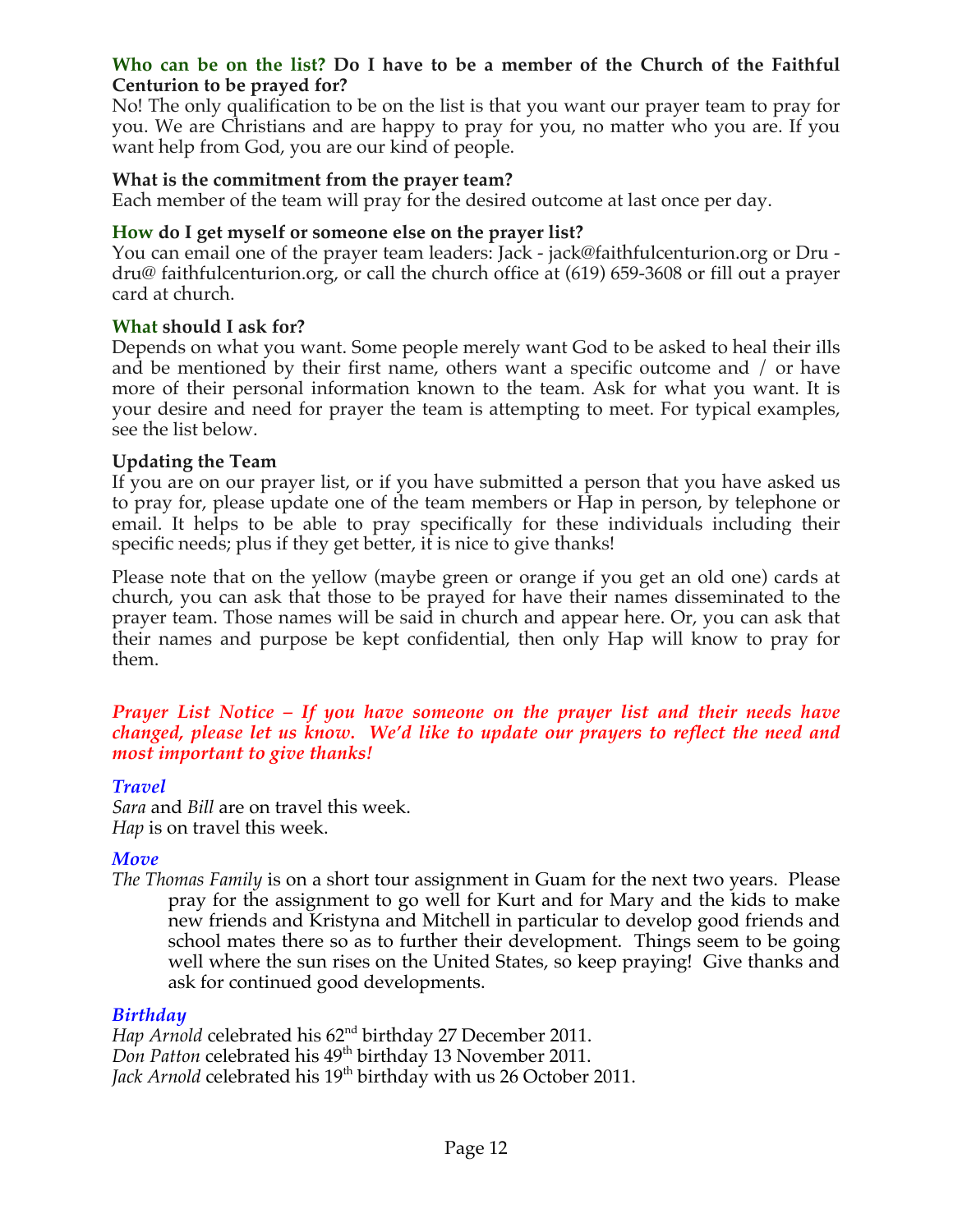## *Homebound or Infirm*

*Sara's mother* is in a state of deteriorating health, both physically and mentally. Please pray for peace of mind for her and the ability for both Sara and her mother to put their cares and worries on God's shoulders so they can deal with the many problems involved.

## *Departed*

- *William F. Dean* a great Christian disciple of Rawalpindi, Pakistan, passed away. Mr. Dean was father-in-law to Eileen Jacob, wife of Bishop Ernest Jacob of the AOC of Peshawar, Pakistan. Until recent circumstances of age, he was a regular and active member of UP Church, Raja Baazar, Rawalpindi.Mr. Dean served as Librarian for Gordon College for a period of thirty years. Mr. Dean's funeral service was 25 November 2011 Anno Domini.
- *Colonel Don Frisbee, USAF* passed away on 12 October 2011, after bowel surgery, infection and pneumonia. Please pray for comfort for his wife Bev and their family.
- *Colonel Don Durbin, USAF* passed away on 12 October 2011, after what appeared to be an abdominal problem. A visit to the hospital found that he had congestive heart failure and liver problems. Shortly thereafter, he developed multiple blood clots and dementia. Don passed away shortly thereafter with his family by his side. Please pray comfort for his wife Lynn and their family.

## *In need of a miracle or understanding of God's Plan*

*Todd* and *Kenny* have both been fighting osteocarcinoma for over five years and have been told their time here on earth is nearing its end, absent a miracle from God. Both are ready to go home and leave the pain, but would like to stay. Please pray for them and their families.

#### *Healing*

- *Bill Aitken* had a third abdominal surgery on 22 November 2011. This time the tumor was removed. The surgeon said pathology indicates the tumor with all margins os out, along with a few lymph nodes and fatty tissue. The tumor is an intermediary (risk) sarcoma, but should not come back. There is a new chemotherapy pill Bill can take for extra precaution; he recommends Bill see an oncologist. Bill has an appointment on 13 December 2011, with the surgeon for follow-up and recommendations going forward. Please give thanks for the surgical team doing their very best, a successful surgery and pray for a good end result. Please pray that Bill might live a long and healthy life to the honor and glory of God. Pray also for peace of mind for Bill and his wife Sara.
- *Ed Malcomb*, Bishop in the Church of England had a major heart attack Thanksgiving week, fell, hit his head on the floor. He seems to be past major coronary issues for the present. However, there are apparent memory issues associated with the head trauma. Please pray for the medical team treating him and for his recovery.
- *Walt Dexter* had a stroke the week of 12 September 2011 and is still mostly half paralyzed. Please pray for a full and complete recovery for Walt and for peace of mind for him and his wife Fran.
- *Gil Garcia* was back in the hospital for a re-do of his colostomy and a couple of relatively minor skin surgeries. Kaiser transferred him to the Community Extended Care Hospital of Montclair, supposedly because they had two doctors on staff there. In just over a month, Gil saw them once after he was admitted. After a formal written complaint, he was transferred back to Kaiser Hospital in Fontana. They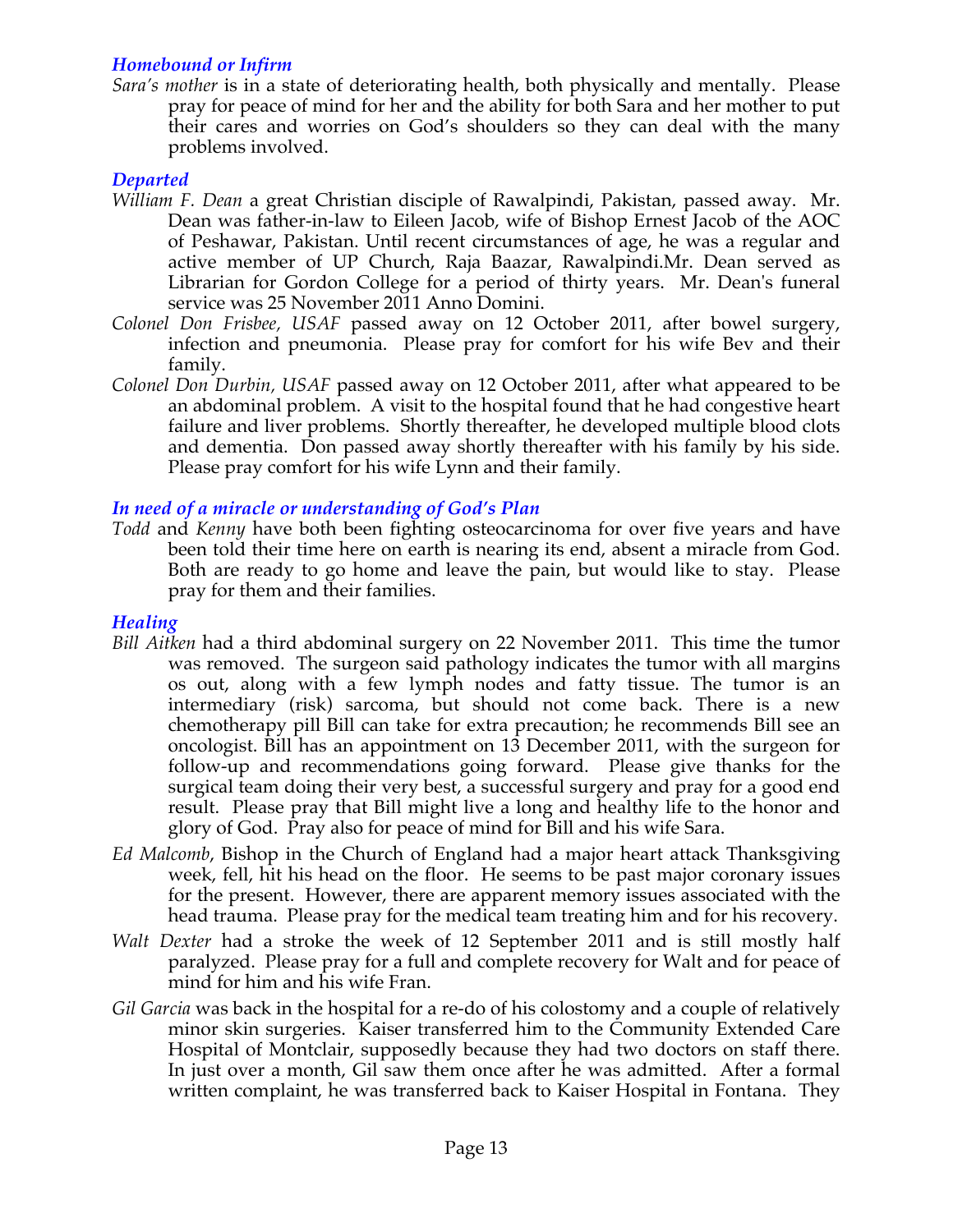were able to get him stabilized and moved to Reche Canyon Rehabilitation, an excellent facility. He can be reached at (909) 370-4411. Gil is hopeful he will be treated and released shortly. He has lost some weight and looks forward to going home. Please pray for peace of mind for Gil and his wife Mary.

- *Dotty Valkenaar* has been diagnosed with a reoccurrence of breast cancer and had a double mastectomy and no reconstruction on 23 August 2011 in Seattle. Seemingly everything went very well, however there were complications in the recovery, but she is home. Now a torn muscle has surfaced in her shoulder, perhaps as a result of positioning during surgery. There is concern over a reoccurrence of the cancer and some question as to whether to do chemotherapy or not. Dotty is also having problems with fluid building in her upper body area. Please pray for guidance for the medical team treating her and for her to make the correct decisions regarding treatment and pray for continued peace of mind through trust in God for Dotty and Lew, her husband, as well as their entire family.
- *Lew Valkenaar* developed ankle and leg pain and swelling in his lower right leg due to a blood clot. The blood clot taken care of he is on Cumadin for six months and wearing a cool compression stocking on one leg, kind of a Michael Jackson thing.
- *Morris Martin, 91,* was hospitalized with pneumonia and lost his ability to swallow; he is still trying to regain his ability to swallow. He is in excellent spirits and is looking forward to cooking a prime rib roast for his family for Christmas. All is pretty well. Give thanks for his great attitude and trust in God. Pray for strength and peace of mind for Morris and his family, in particular his son Paul. Pray for his trust in our Lord and for both him and his family to let God carry their worries while he recovers.
- *Steve Sundberg* had a heart attack after Easter. After some time, the medical team treating him decided he was not a candidate for stents and a five-way heart bypass was performed the week of 6 June 2011. Please give thanks for an apparently very successful surgery and also pray for his complete recovery and for his three children and family who are very worried about him, pray also for his trust in our Lord and for both him and his family to let God carry their worries while he recovers.
- *Matt Alcantara*, age 15, has Osteosarcoma (bone cancer), a very rare and often lethal form of cancer with limited treatment options. This is a disease that is about 90 percent fatal in a couple of years. He has no hip joint on one side, but he walks and swims! Courage? Guts? You bet! Matt is set up for bone scans at the end of December. Please pray for a good outcome. Thanks be to God for the way things have gone. Thanks also for the great faith of Matt and his entire family. Their faith and trust is a wonderful example for each and every one of us. But, now is not the time to stop praying. Actually, it never is the time to stop praying!
- *Shamim Gray* underwent a lumpectomy on Saturday 6 November 2010 at Bethesda Naval Hospital, with apparent great result. Please pray for a complete remission of the cancer. Pray also Shamim will maintain her great attitude and trust in God.
- *Judith Clingwall*, is afflicted with Multiple Sclerosis (MS). She is currently in Laurel Place, an extended care facility in Surrey, British Columbia. Judith's condition seems stable a present, although the medication levels have been increased. Please pray for her to take an active part in her own life, for her strength, peace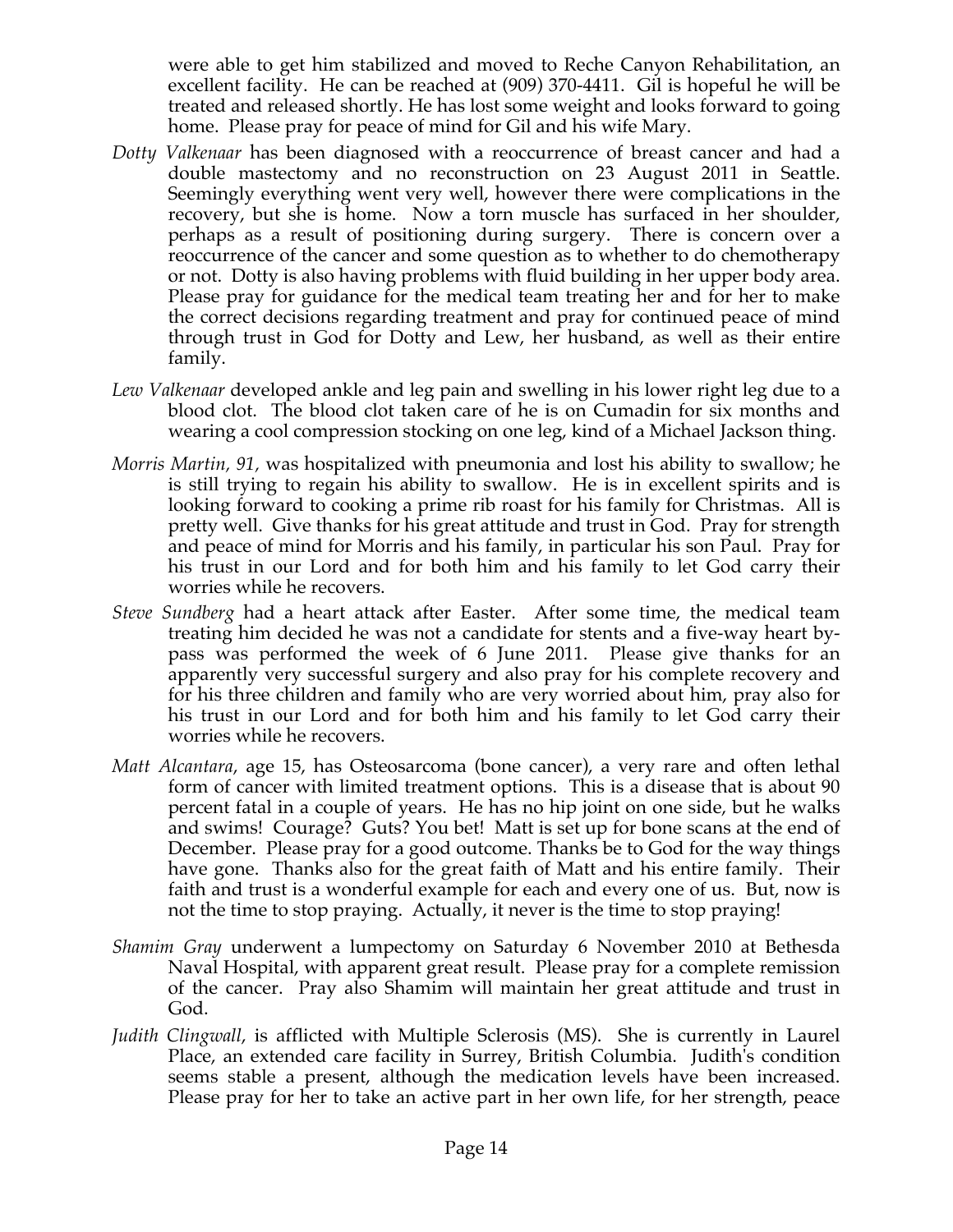of mind, trust in God and remission of the disease so she might return home to her family. Pray also for strength for her husband Martin as he deals with all the problems and stress of Judith's situation.

- *Becky Madden* is paralyzed from the neck down as the result of a tragic shooting accident. She has made it home and to church in a new donated magic wheelchair. Please pray for further recovery for Becky, as well as strength and guidance for each of those involved.
- *Betty Macauley,* Tim's mom, is currently in a state of failing health. Please pray she will gain interest in life around her and actively pursue life here on earth. Please pray for her family, in particular her son Tim, as they try to help her.
- *Lauralee* underwent a lumpectomy on Friday after Thanksgiving. A further anomaly has been discovered and she had additional preventative radiation treatment. Please pray for a complete remission of the cancer. Pray also Lauralee will maintain her great attitude and trust in God.
- *Luca*, 5 years old, from our church family in Perth, Western Australia, who has just been diagnosed with leukemia. And for his Mum and Dad and extended family.

*Greg Chase asks that you pray for his family:*

- *Diane*, Greg's wife, has a positive attitude dealing with the ongoing treatment of her ulcerative colitis. They are grateful for a positive attitude and would be pleased to see physical progress.
- *Phyllis*, Greg's mom, has stabilized as the result of the good home care she is receiving and recently celebrated her 89<sup>th</sup> birthday.
- *Vince (age 13), reoccurrence of cancer, recent testing found a nickel sized tumor in his* lungs. The doctors are consulting with a specialist in Houston. Please pray for guidance for the medical team and for peace of mind for Vince and his family.
- *Obra Gray* continues to take day by day. Please continue to keep Obra in your prayers, and give him the strength of knowing the Lord is with him and will never forsake him. Obra needs security of what lies ahead of him, and only the Lord can grant the solace to answer his prayer.
- *Bashir Ahmed*, father of Shamim Gray, has been blessed with the Lord's breath of life to stay on this earth for the time being. But, things are hard for him and his loving wife, who cares for him. They have two young nieces living with them who see no real need to help, pray for God to enter their hearts. Above all, pray for his entire family to open their hearts to accept all God's love will bring them.
- *Kay Denton* (Mrs. Kay) is still home and doing pretty well considering the bones in her neck and hands are degenerating as a side effect of her kidney failure. Her thumbs are not particularly useful any more. Mrs. Kay asks everyone who is praying for her know how grateful she is for their prayers. As always, she retains her trust in the Lord and her positive attitude.

## *Guidance*

*Steve* asks that you pray for difficulties he is having with his family. Please pray that the Holy Ghost will enter into his heart and provide him with the heaven sent inspiration that he needs to see clearly and deal with problems and the courage to do what needs to be done in the manner it should be done.

*Jacquie* to open her heart to God and accept His Love and Grace.

*Hap* and *Ryan* both ask you to pray they might be able to trust God will help them make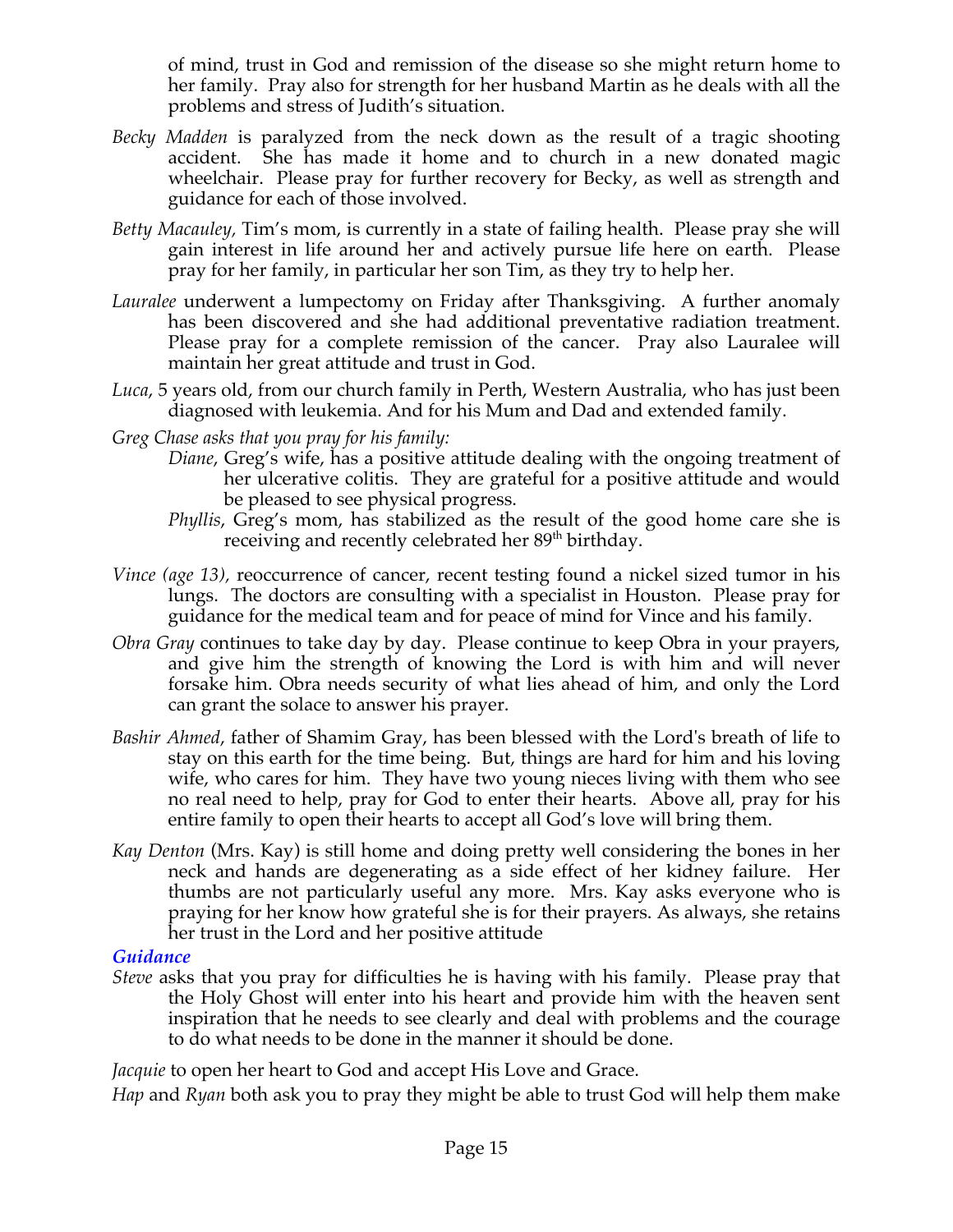the right decisions at the right time and not to worry uselessly, to change those things they can change, accept those things they cannot change, sleep well to be able to do the correct things with a clear head and that they will open their hearts to the Holy Ghost.

## *Armed Forces & Contractors*

Airman Donny Patton (Kadena AB, Japan), Jordan (USMC – 29 Palms), Neal (USN-Afghanistan), Trevor (USAF - KC-10 Boom Operator), Trevor (USN – Whidbey Island, EF-18 Pilot), Kurt Thomas (USN – Guam),

#### *Persecuted*

Around the world, Christians are under attack, not only in the Muslim world, but from Hindus and others in India. Also, they are under continual attack in the name of "Separation of Church and State" in the western world, as it becomes actively atheist or pro-devil buddy. Please pray for God's guidance and protection for all persecuted Christians and those around them.

## *Thanksgiving*

*Hap* gives thanks for safe and interesting travel this week.

## *Various Special Requests*

- We ask that you pray, please ask God that the Holy Ghost might give you insight into how you might make the lives of your friends and family better. Remember helping others is not just those who you don't know!
- Please join us in praying that the *Free Teen Guitar Class* will be continue to be an opportunity for God to work in the lives of the kids and their families. Please ask God to guide the class to new opportunities to make Him known to others. Help us to let the love of our Lord shine through us into their lives, putting Him first, so that He might enter in to their hearts and lives.

# **Need a Bumper Sticker?**



**The church has some very nice Bumper Stickers. If you would like one, email Hap at hap@faithfulcenturion.org**

> **Merry Christmas from all of us at our Lord's Church of the Faithful Centurion**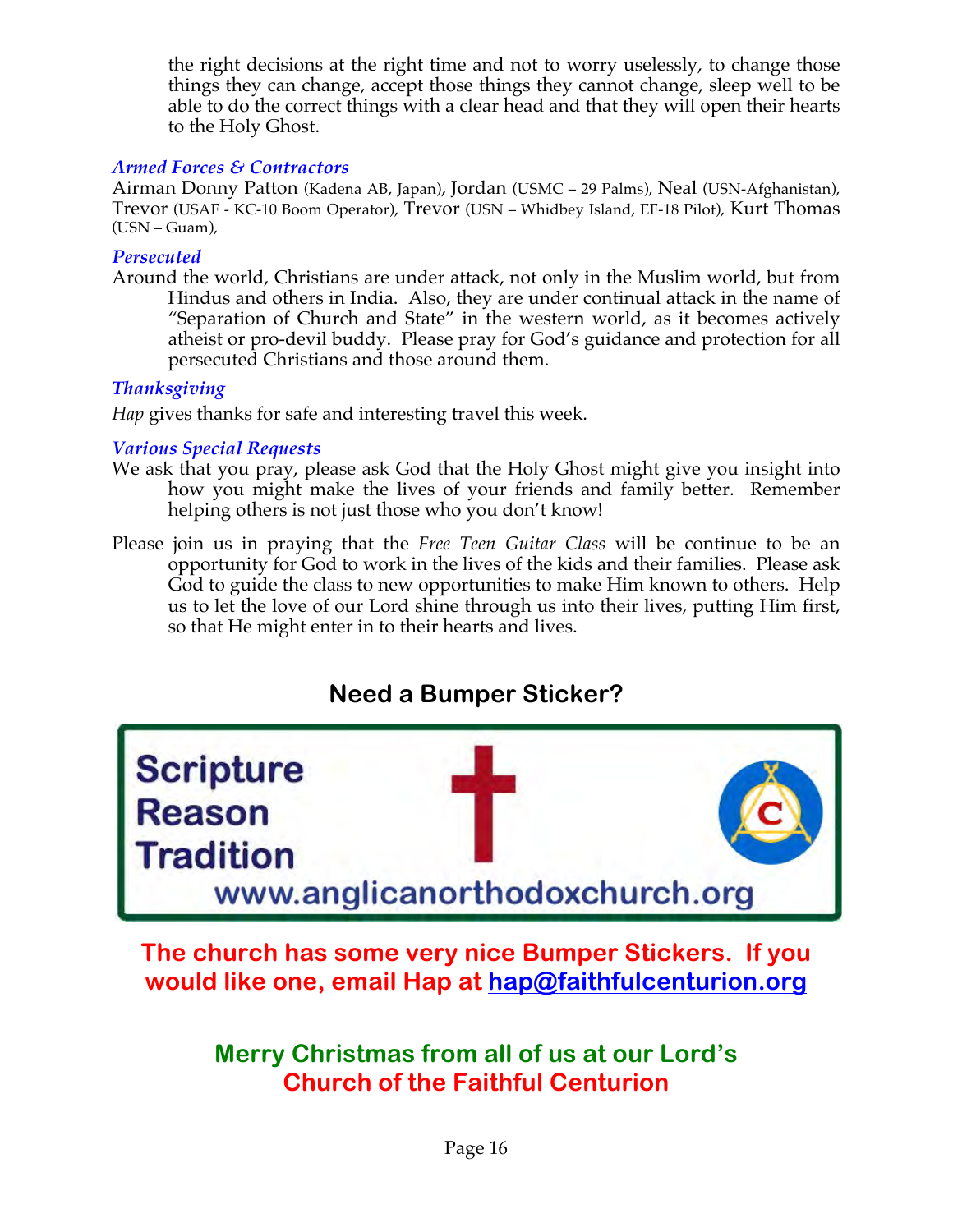*New Years Wishes from Bishop John in India*

## **Dear All,**

## **We wish you a Happy and Peaceful New Year-2012**

#### **Bishop John, Mrs.Rosy, Lavanya, Sravanthi and John Leo, India.**



#### *Question that only you can ask*

What would you like to know about our history, what we believe, what we do or how we operate? Hap is looking for material for the continuing education class and *Thought for the Day* material. Help us help you. Please send your question to Hap so we all can get an answer. Just because you don't know the answer to your question doesn't mean you are the only one who doesn't know. But, if you don't ask, no one will know.

#### *I'd like to get a different point across or announce something*

If you have a different point of view, I would be happy to give you room to get your point across. While this publication is my perspective on events, I recognize not everyone may agree and that some people would like to express their own opinion. If you want to write something, please forward your item to Hap (with a note as to whether or not you would like editing help) to: hap@faithfulcenturion.org.